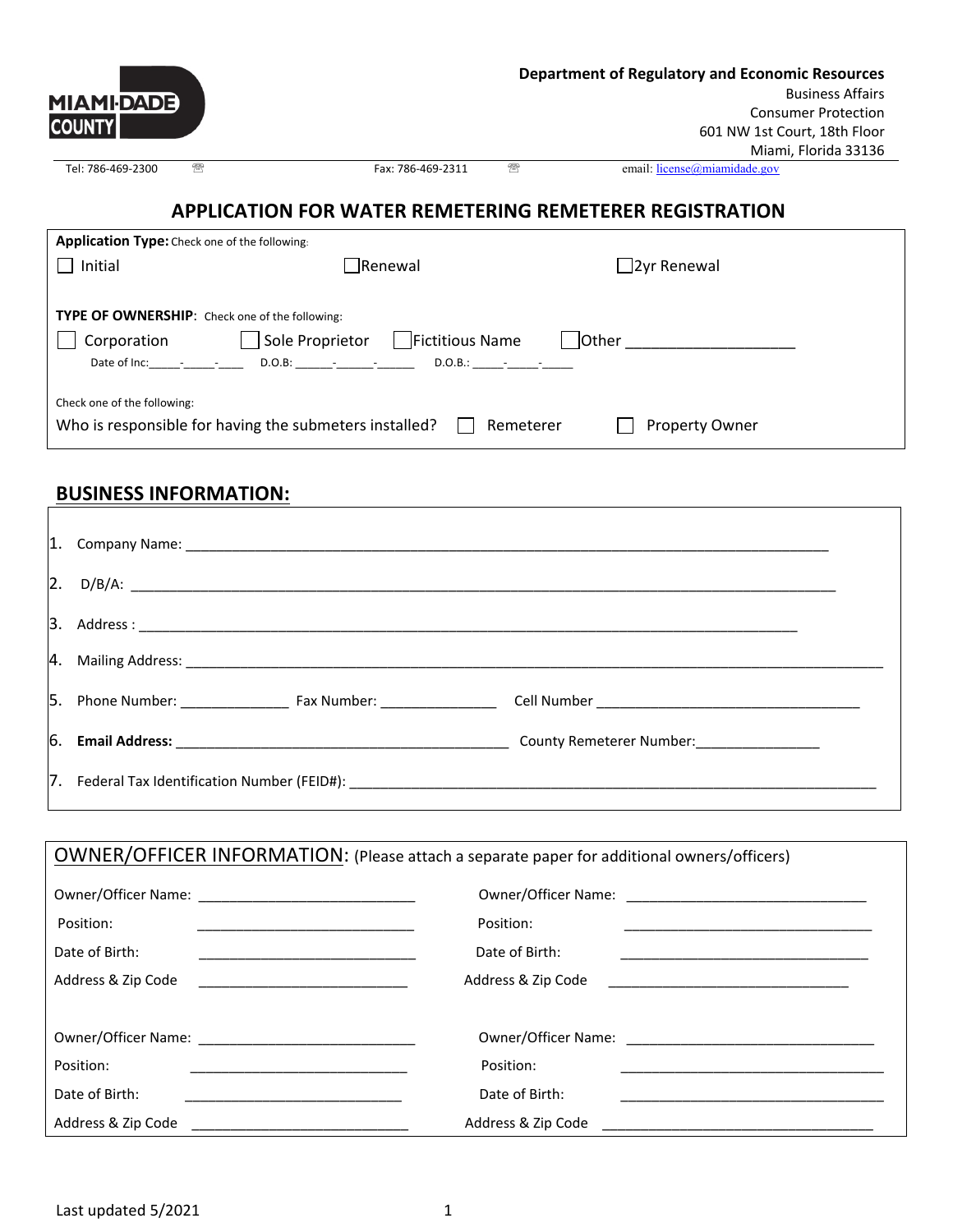## **Please answer yes or no to the following questions:**

| Yes $\Box$ No $\Box$         | Do you, or any partner(s), corporate officer(s), as applicable, ever failed to comply with the terms of a cease and<br>desist order, notice to correct a violation, written assurance of compliance, or any other lawful order of the<br>Miami-Dade County Consumer Protection Division with regard to Water-Remetering?<br>If yes, please provide details on a separate sheet. |  |
|------------------------------|---------------------------------------------------------------------------------------------------------------------------------------------------------------------------------------------------------------------------------------------------------------------------------------------------------------------------------------------------------------------------------|--|
| Yes $\blacksquare$ No $\Box$ | Do you, or any partner(s) or corporate officer(s), or stockholder(s) as applicable, owe money to<br>Miami-Dade County, Florida either individually or through any other business, as a result of the following:<br>unpaid civil enforcement, testing or monitoring costs; or unpaid liens? If yes, please provide details on a separate<br>sheet.                               |  |

I, \_\_\_\_\_\_\_\_\_\_\_\_\_\_\_\_\_\_\_\_\_\_\_\_\_\_\_\_\_\_\_, the undersigned, under penalties of perjury, declare that I have read the foregoing application and verify that the facts stated in it are true and complete. I will abide by the provisions of the Code of Miami-Dade County and all other applicable laws. I understand that civil penalties may be imposed for violations of the Miami-Dade County Code. I acknowledge that omissions or false statements will be grounds for suspension, revocation or non-issuance of a Water Remetering Registration. **I further acknowledge that all license fees are non-refundable and that incomplete applications shall be immediately denied.** 

\_\_\_\_\_\_\_\_\_\_\_\_\_\_\_\_\_\_\_\_\_\_\_\_\_\_\_\_\_\_\_\_\_\_\_\_\_\_ \_\_\_\_\_\_\_\_\_\_\_\_\_\_\_\_\_\_\_\_\_\_\_

APPLICANT SIGNATURE **Example 20** and the contract of the contract of the contract of the contract of the contract of the contract of the contract of the contract of the contract of the contract of the contract of the contr

## **Complete the following checklist including those items attached or enclosed with this application:**

 $\overline{\Gamma}$ 

Comprehensive General Liability (Minimum \$300,000) Copy of Owner's Drivers License

List of Properties you serve in Miami-Dade County to include property name Service address, contact person, and telephone number.

Completed Application County Local Business Tax Receipt

License Fees(See Attachment) Certificate of Competency as registered/certified plumber